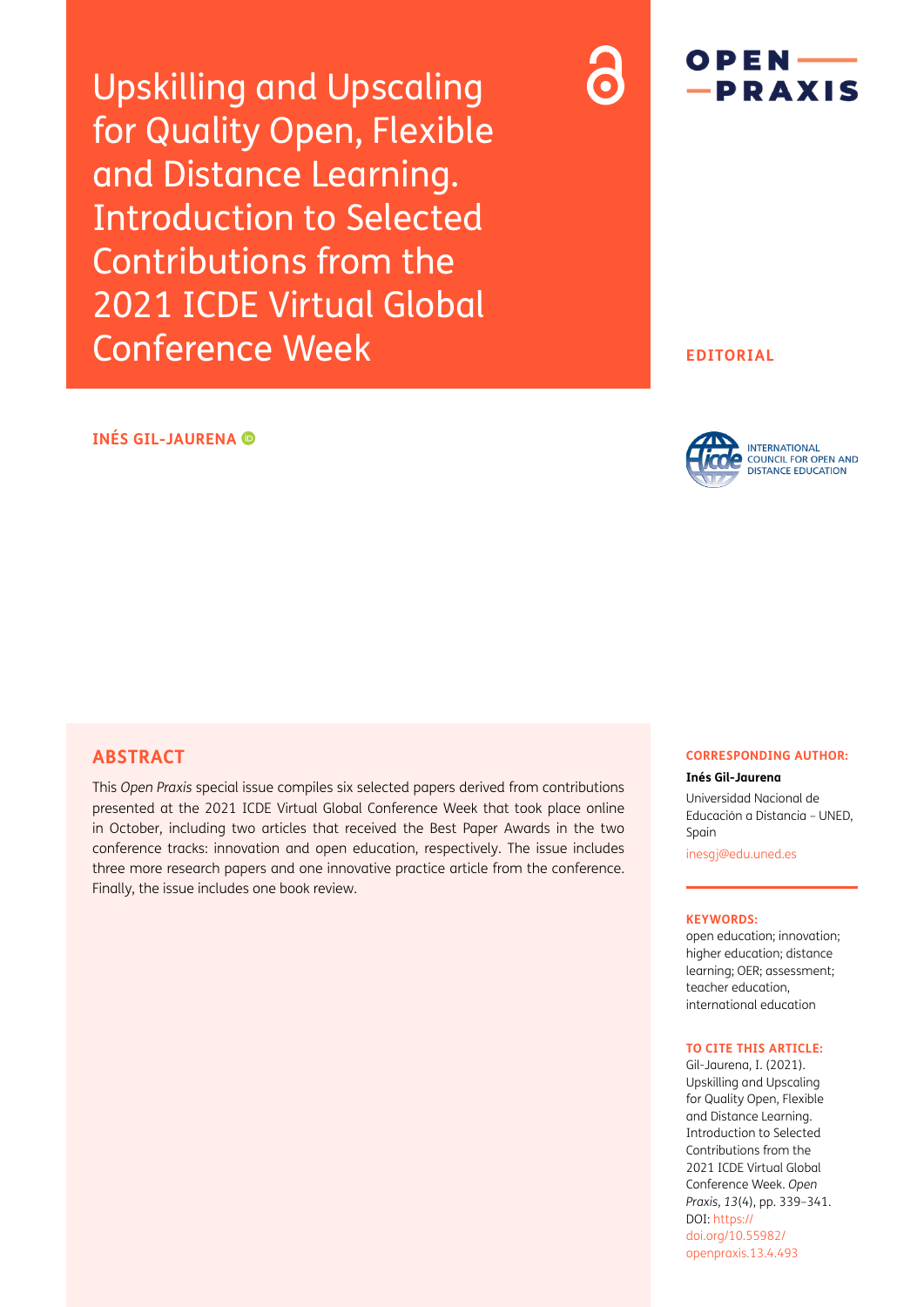This *Open Praxis* special issue collects a selection of full papers developed from six contributions to the academic papers section at the 2021 ICDE Virtual Global Conference Week that took place online from 25 to 29 of October 2021. It includes five research articles and one innovative practice article that were specially valued by the scientific committee and thus were invited to submit full papers to *Open Praxis*. The issue is completed with a book review related to the topic of the conference, as well.

Gil-Jaurena **340** *Open Praxis* DOI: 10.55982/ openpraxis.13.4.493

A total of 17 authors from six different countries (Ireland, Germany, Sri Lanka, United Kingdom, United States of America and India) have contributed to this issue.

The academic papers section of the 2021 ICDE Virtual Global Conference Week was divided into two thematic tracks: one about innovation in education, and one about open education & OER. The scientific committee that reviewed the contributions consisted of the following international members:

- **•** Inés Gil-Jaurena, Universidad Nacional de Educación a Distancia (UNED), Spain, Editor of *Open Praxis* (Chair)
- **•** Jane-Frances Obiageli Agbu, National Open University of Nigeria (NOUN), Nigeria
- **•** Cengiz Hakan Aydin, Anadolu University, Turkey
- **•** Rosa Leonor Ulloa Cazarez, Guadalajara University, Mexico
- **•** Cristine Gusmão, Federal University of Pernambuco, Brazil
- **•** Mpine Makoe, The University of South Africa (UNISA), South Africa
- **•** Carlos Alberto P. De Oliveira, State University of Rio de Janeiro, Brazil
- **•** Ebba Ossiannilsson, Swedish Association of Distance Education, Sweden
- **•** Xiangyang Zhang, Open University of Jiangsu, China

Each academic contribution to the conference was reviewed by two members of the Scientific Committee, who considered the following criteria:

- **•** Quality of Content
- **•** Significance for theory or practice
- **•** Originality and level of innovativeness
- **•** Thematic Relevance for the "Call for Papers"

One paper per track received the Best Paper Award, and other contributions that had received good reviews were invited to submit the full paper to be published in this special *Open Praxis* issue.

The first two research papers in this issue received the Best Paper Award, one for each of the thematic tracks.

The award for the Best Paper related to the conference theme *Upskilling and Upscaling for innovation in education through new technologies and practices* was awarded to the Irish team composed by Gerard Peter Creaner, Sinead Patricia Creaner and Colm Fiachra Creaner, for their contribution: *Innovative Application & Enrollment Processes for More Informed Students: Reflections on the benefits of this innovative process through the analytical lens of Behavioural Science*. The Scientific Committee highlighted that this contribution covers a not so explored topic, presenting an innovative process for enrolling and engaging students in educational offerings.

The Best Paper award for the paper related to the conference theme *Upskilling and Upscaling for Open Education and OER: Evolutions for Open Education and Open Learning Ecosystems* was awarded to the German author Daniel Otto for his contribution: *How to promote the use of Open Educational Resources (OER) in Higher Education. A Parley with OER Experienced Teachers*. The Scientific Committee highlighted that this paper focuses on the findings from the teachers who are already using OER in higher education, and it will contribute immensely to research in OER and OEP.